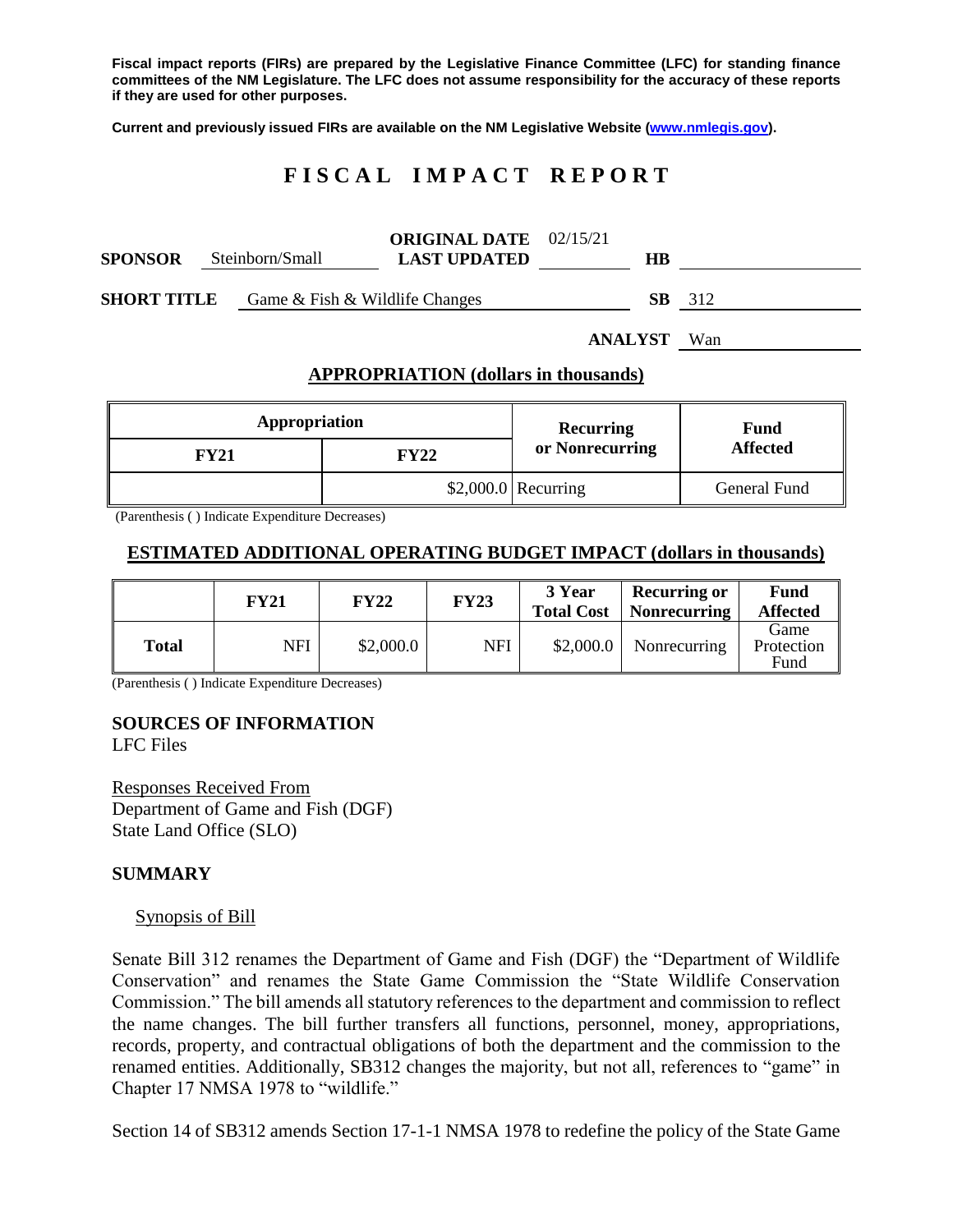Commission to be:

"to provide for the conservation and management of the state's wildlife as a public trust resource with intrinsic and ecological value, for the benefit, use, enjoyment, and food supply of all New Mexicans, including future generations, regardless of wealth, privilege, or land ownership."

Section 39 of the bill amends Section 17-1-26 NMSA 1978, which governs the State Game Commission's rulemaking authority. New material would allow the commission to promulgate rules for any species of wildlife as provided by a proposed amended Section 17-2-2 NMSA 1978, which would let the commission determine which wildlife species should be protected in the state by commission rule or policy. Additionally, this section would allow the commission to determine if a protected wildlife species could be released, bartered, imported, or exported from the state.

Section 39 further changes the factors the commission must take into account when creating rules for protected species from "the zones of temperatures, and … the distribution, abundance, economic value and breeding habits of such game animals, birds and fish" to "species' population size and trends, habitat availability, migration and hibernation, response to near- and long-term changes in climate conditions, and conservation actions necessary to sustain healthy populations."

Section 43 repeals Section 17-2-2 NMSA 1978, "game to be protected," and replaces it with "wildlife to be protected." Under this current statute, the commission's authority is limited to the protection and regulation of hunting, taking, capturing, killing, or possessing or attempting to hunt, take, capture, or kill species specifically named in Chapter 17 NMSA 1978. The new language proposed in Section 43 would authorize the commission by rule or policy to extend protection to any wildlife species and would not require DGF to respond to or mitigate property damage caused by wildlife unless the commission adopts a policy or rule to do so or as otherwise provided by law.

Section 43 defines "wildlife" as used in Section 17-2-2 NMSA 1978 as "a living animal, or any part, egg, spawn, offspring, shed antlers or horns, or the dead body or parts thereof, of any nondomestic mammal, bird, reptile, amphibian, fish, or invertebrate species." This definition of wildlife also replaces the one in Section 17-2-38 NMSA 1978 and used throughout the Wildlife Conservation Act.

Section 43 identifies three criteria the commission shall consider when determining whether and how to protect a species of wildlife: (1) whether a species qualifies as a species of greatest conservation need pursuant to criteria set forth in Section 147 of the bill; (2) the science-based reasons for protection of a species; and (3) the rules and management programs that would potentially accompany protected status.

Section 50, amends Section 17-2-7.2 NMSA 1978 removing the ability of a landowner or lessee to kill an animal on private property that poses an immediate threat of damage to property, including crops. The amended section would allow a landowner or lessee to kill an animal on private land that has damaged or presents a threat of damage to property, including crops, in accordance with commission rules. Section 50 stipulates that commission rules adopted regarding the ability of a landowner or lessee to kill an animal that has damaged or presents a threat to property shall provide when, whether, and by what manner and method a species can be killed in order to mitigate damage.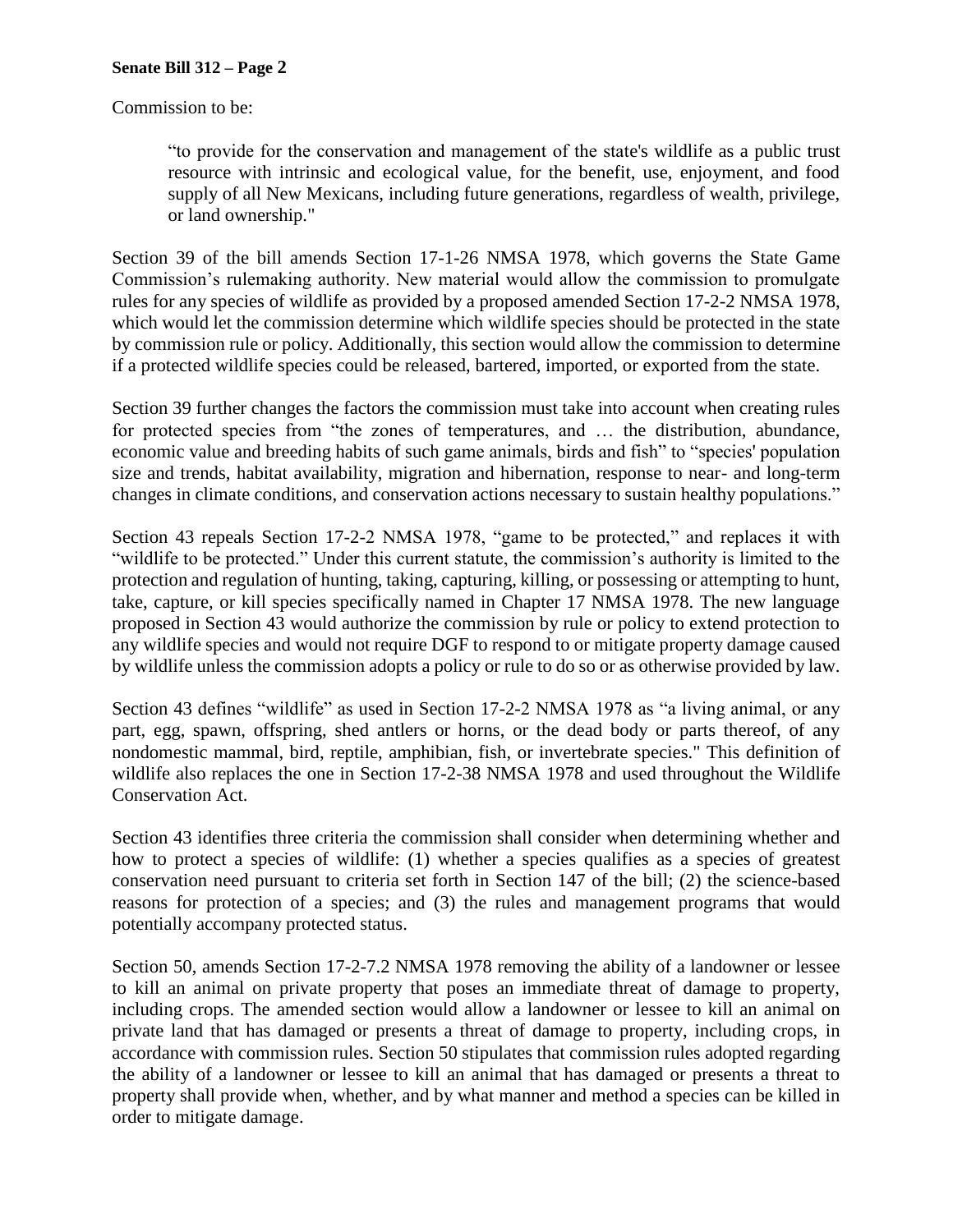### **Senate Bill 312 – Page 3**

Additionally, Section 50 removes the ability of a landowner or lessee to kill an animal believed to be responsible for property damage if interventions provided by DGF have not been successful within a year.

Section 51 of the bill amends Section 17-2-8 NMSA 1978, regarding the unlawful taking of big game and waste of game. It adds bear, cougar, and javelina to the species of fish and game that must be removed from the field and used for human consumption. Additionally, a person who wounds or may have wounded any game mammal must make a reasonable attempt to track and reduce to possession the wounded game, including bear, cougar, and javelina. These species are added to the existing list of animals for which it is a fourth degree felony to kill without a license or out of season and remove only the head and not the edible portions.

Section 78, amends Section 17-2-39 NMSA 1978 to state that funding "shall," rather than "should," be made available to the department by annual appropriations from the general fund or other sources separate from the game protection fund for the purpose of managing threatened and endangered species.

Section 90 amends the nonresident, elk bull or either sex license fee from \$525 to \$700 in Section 17-3-13 NMSA 1978.

Section 93 amends 17-3-13.4 NMSA 1978 to allow expenditure of funds from the big game depredation damage fund for administrative costs.

Section 100, removes the provision of Section 17-3-16 NMSA 1978 that specifies 10 percent of draw licenses shall be set aside for residents and nonresidents who contract with an outfitter. Section 100 also increases the minimum percentage of licenses that must issue to residents of New Mexico from 84 percent to of 90 percent.

Section 147 of the bill creates a new section of Chapter 17 NMSA 1978 to define species of greatest conservation need, as used in the state wildlife action plan, to mean a species residing in New Mexico and subject to one or more of the following factors:

- Species that have experienced substantial long term declines in habitat or numbers, known as declining species;
- Species in which some aspect of their life history and ecology makes them disproportionately susceptible to decline within the next 10 years, including concentration to small areas during migration or hibernation, low reproductive rates, susceptibility to disease, inability to respond to changing climate conditions, habitat loss, wildfire and overexploitation for anthropogenic purposes, known as vulnerable species;
- Species that are limited to New Mexico, known as endemic species;
- Species that have populations geographically isolated from other populations of the same species and are thereby disproportionately susceptible to local decline or extirpation, known as disjunct species; or
- Species that are crucial to the integrity and the functioning of their ecosystems and that may represent more value to conservation of biological diversity than the size of their population or their distribution would suggest, known as keystone species.

Section 148, amends the factors the commission must consider when developing rules for the taking of fur-bearing animals from "the zones of temperatures and … the distribution, abundance,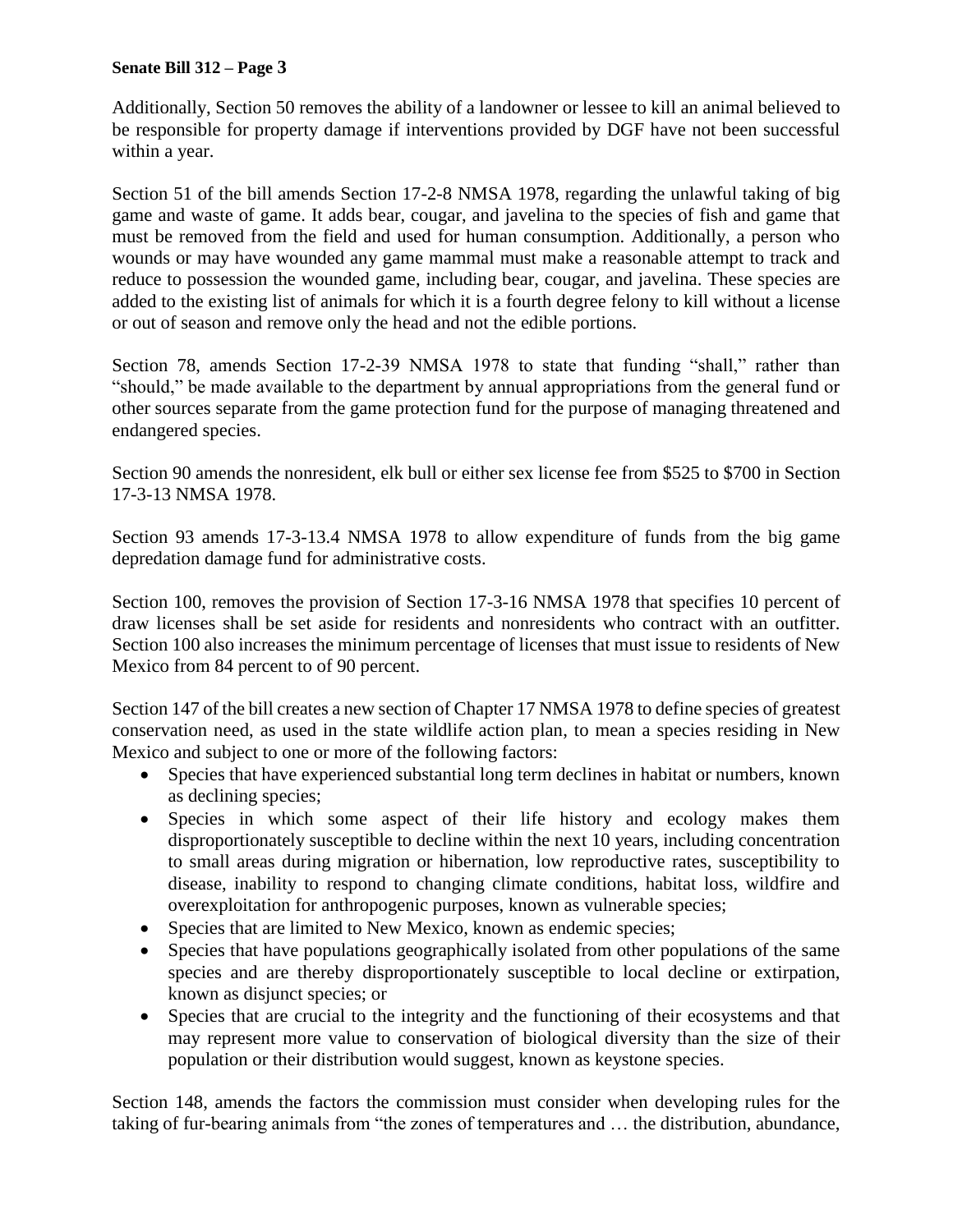### **Senate Bill 312 – Page 4**

economic value and breeding habits of such animals" to "species' population size and trends, habitat availability, migration and hibernation, response to near- and long-term changes in climate conditions, and conservation actions necessary to sustain healthy populations."

Section 153 amends the period in which an individual's trapper's or fur dealer's license may be revoked for violating regulations pertaining to furbearers from "the year in which the violation occurred" to be consistent with other license revocations found in Section 17-3-34 NMSA 1978.

SB312 appropriates \$2 million from the general fund to DGF. \$1 million is appropriated for expenditure in FY22 and subsequent fiscal years for the management of species of greatest conservation need, as enumerated in the state wildlife action plan. Any unexpended or unencumbered balance from this appropriation remaining at the end of a fiscal year shall not revert to the general fund. Additionally, \$1 million is appropriated for expenditure in FY22 for expenses relating to the name change of the department and the State Game Commission. Any unexpended or unencumbered balance from this appropriation remaining at the end of fiscal year 2022 shall revert to the general fund.

The effective date of Section 195 of this bill is July 1, 2021. The effective date of Section 193 is April 1, 2022. The effective date of Sections 1-192, 194, 196, and 197 is July 1, 2022. The delayed repeal date of the version of Section 17-3-16 NMSA 1978 that Section 193 of this bill amends is July 1, 2022.

## **FISCAL IMPLICATIONS**

The appropriation of \$2 million contained in this bill is a recurring expense to the general fund. Any unexpended or unencumbered balance of the \$1 million appropriation for implementing the department name change remaining at the end of FY22 shall revert to the general fund. The other appropriation of \$1 million is nonreverting.

DGF estimates that changing the name of the department and commission would cost approximately \$3 million, resulting in an additional operating budget impact of \$2 million in addition to the bill's appropriation. DGF notes that changing the department's name would include revising and replacing staff uniforms, vehicle decals, trailer wraps, and all educational materials (i.e., student manuals, volunteer vests, and certification patches); revising business collateral, exhibits, displays, and brochures; rebranding the department website, mobile apps, social media, online hunter and wildlife education courses, and online business systems. Furthermore, the commission owns, and DGF manages, approximately 192,000 acres of wildlife habitat. On these properties and fish hatcheries, there are approximately 1,000 regulatory signs, 120 main entrance signs, and several dozen interpretive signs that DGF says would need to be removed and replaced. In addition to the expense of replacing DGF-branded items, the department expects these changes will require significant staff time to facilitate.

SB312 would change current statute to require annual appropriations from the general fund or other sources separate from the game protection fund for the management of threatened and endangered species. Currently, DGF receives no general fund appropriations, so there would be a general fund impact, but the bill does not specify a funding level. DGF did not provide an estimate of how much annual funding might be needed for this purpose or what the department would request in the first year of the bill's implementation. The department did say SB312's appropriation of \$1 million for management of species of greatest conservation need may be insufficient to meet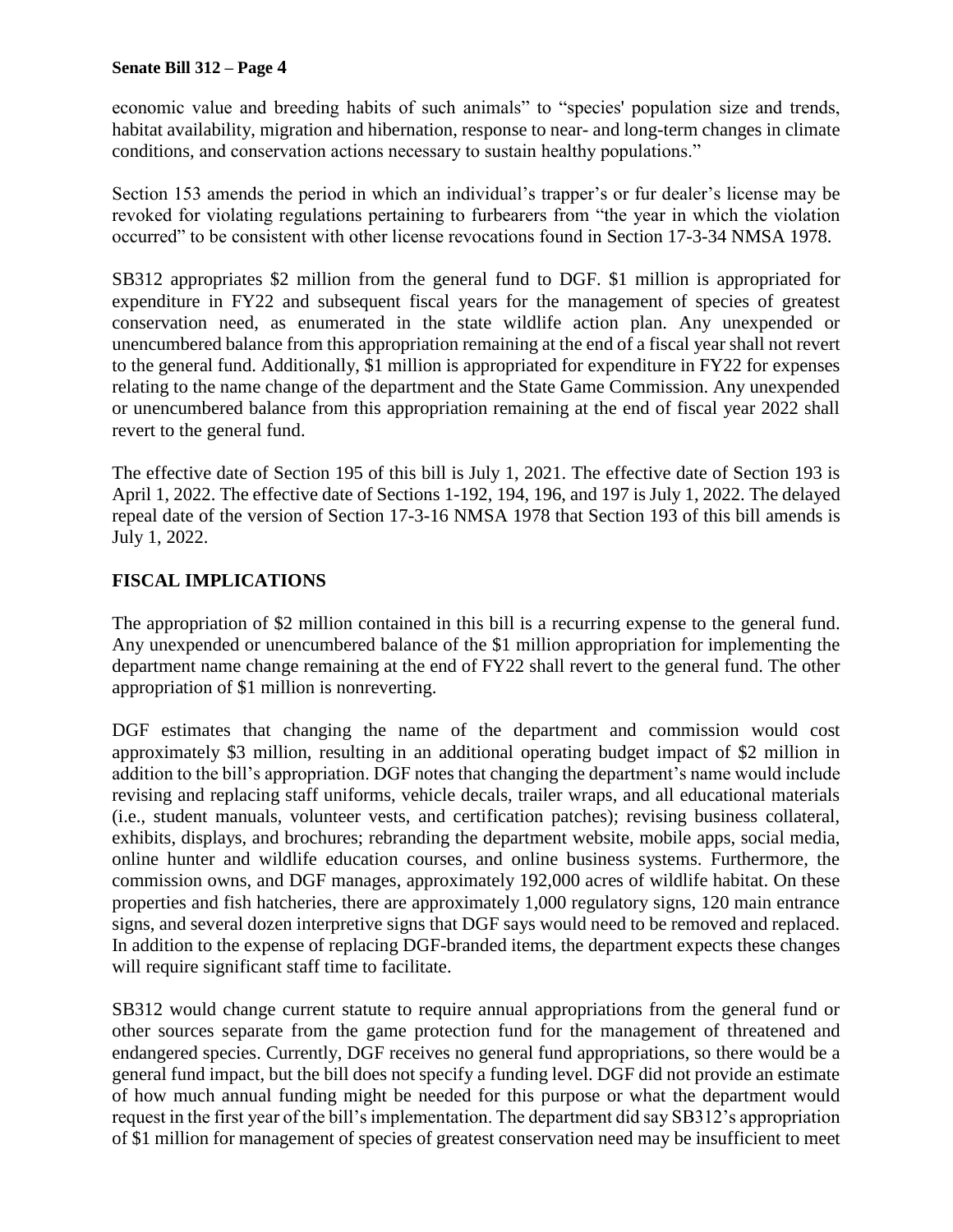this need in the long term.

For comparison, Colorado Parks and Wildlife spent 7 percent of its \$151 million wildlife budget, or \$10.5 million, on management of declining, threatened, and endangered species in FY20. Colorado's wildlife budget is roughly 3.5 times the size of DGF's budget, so funding at an equivalent proportion in New Mexico would be about \$3 million. Of course, appropriations for this purpose would depend on the Legislature's priorities, funding availability, and DGF's capacity to implement this type of programming.

DGF estimates increasing the nonresident bull elk or either sex license fee would generate approximately \$1.4 million in additional annual revenue for the department. The department expects SB312's provision to allow big game depredation fund expenditures for administrative costs would increase expenditures out of that by approximately \$500 thousand to \$750 thousand annually and reduce expenditures from the game protection fund by the same amount.

DGF projects a loss of approximately \$1 million to \$1.5 million in annual revenue as a result of SB312's increase to the percentage of potential draw licenses reserved for New Mexico residents from 84 percent to 90 percent. However, the department anticipates this loss will be canceled out by the bill's increase to the nonresident bull elk or either sex license fee and, therefore, does not anticipate a change in overall revenue.

## **SIGNIFICANT ISSUES**

Wildlife management agencies utilize "public draw" lottery systems to distribute scarce hunting licenses and give preference to state residents over out-of-state hunters. Currently, DGF is required by statute to offer at least 84 percent of licenses available through the public draw to residents, 10 percent to hunters (resident or nonresident) using the services of New Mexico outfitters, and 6 percent for nonresident hunters not required to be contracted with outfitters. Some of New Mexico's neighboring western states, such as Arizona and Utah, apply a simpler 90-10 resident to nonresident split, as proposed by SB312.

A recent LFC program evaluation of DGF concluded that the existing license system in New Mexico favors landowners and nonresidents compared with other states, in large part due to our expansive private lands elk permitting system.<sup>1</sup> The elk private land use system (EPLUS) grants hunting vouchers to landowners enrolled in the program, which they may use themselves or sell on the private market. The residential restrictions of the public draw do not apply to authorizations issued to landowners through the EPLUS system, and out-of-state hunters utilize the private system at far greater rates than New Mexico hunters, accounting for 76 percent of authorizations converted into licenses from 2017 to 2019. Additionally, New Mexico allocates a much greater proportion of its overall license quota to private landowners. This decreases the number of licenses available to the public at large through the already highly competitive lottery. New Mexico residents are most impacted because most landowner vouchers are bought by out-of-state hunters.

One significant change proposed by SB312 is removing the provision in current statute that allows a landowner or lessee to kill an animal that is an immediate threat to property. DGF states making

 $\overline{a}$ <sup>1</sup> *Program Evaluation: Performance of the Department of Game and Fish.* Report #20-04. Oct. 28, 2020. Legislative Finance Committee[. https://www.nmlegis.gov/Entity/LFC/Documents/Program\\_Evaluation\\_Reports/Program%20Evaluation%20-](https://www.nmlegis.gov/Entity/LFC/Documents/Program_Evaluation_Reports/Program%20Evaluation%20-%20Performance%20of%20the%20Department%20of%20Game%20and%20Fish.pdf) [%20Performance%20of%20the%20Department%20of%20Game%20and%20Fish.pdf](https://www.nmlegis.gov/Entity/LFC/Documents/Program_Evaluation_Reports/Program%20Evaluation%20-%20Performance%20of%20the%20Department%20of%20Game%20and%20Fish.pdf)